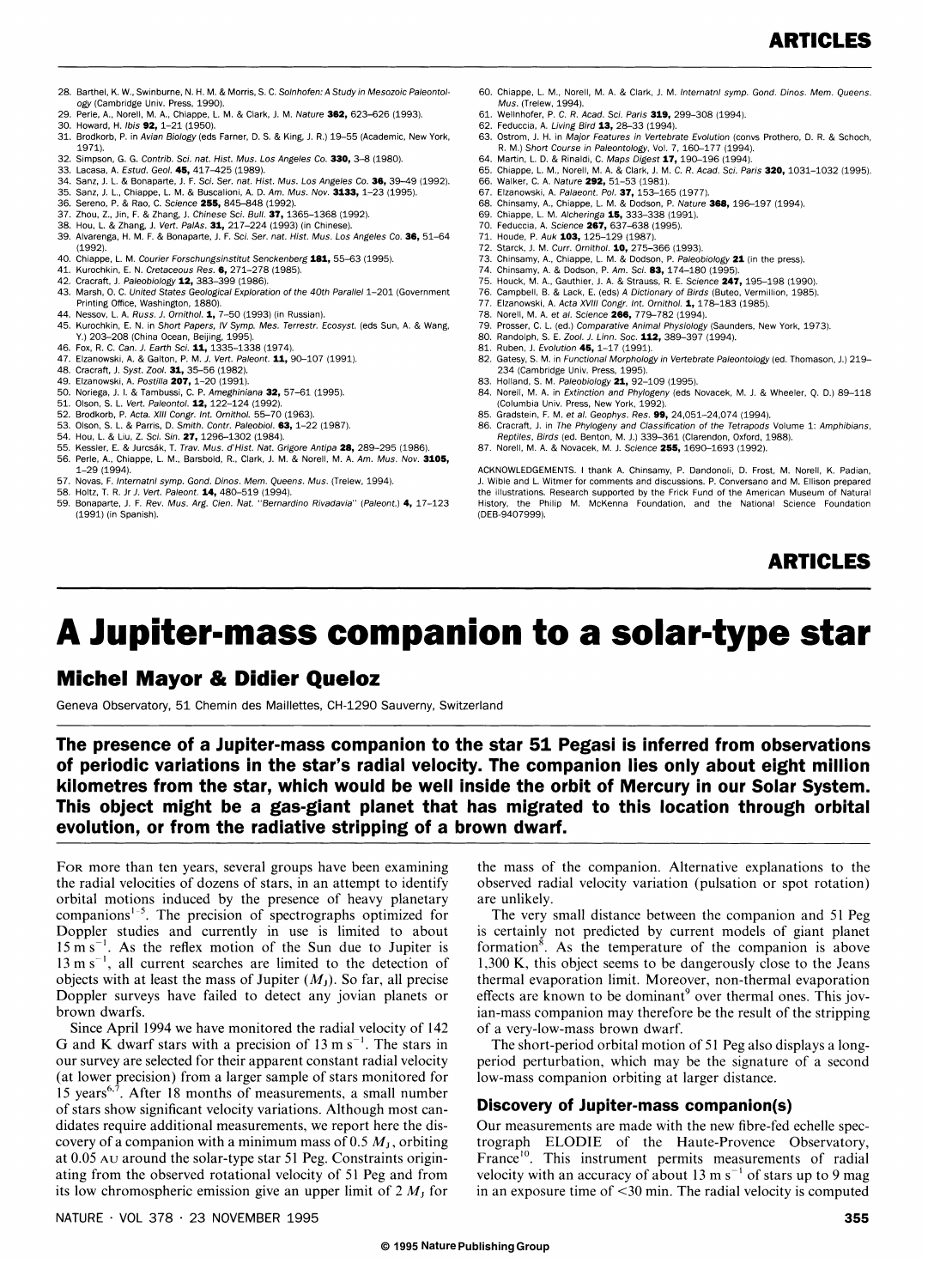

FIG. 1 Typical cross-correlation function used to measure the radial velocity. This function represents a mean of the spectral lines of the star. The location of the gaussian function fitted (solid line) is a precise measurement of the Doppler shift.

with a cross-correlation technique that concentrates the Doppler information of about 5,000 stellar absorption lines. The position of the cross-correlation function (Fig. 1) is used to compute the radial velocity. The width of the cross-correlation function is related to the star's rotational velocity. The very high radialvelocity accuracy achieved is a result of the scrambling effect of the fibres, as well as monitoring by a calibration lamp of instrumental variations during exposure.

The first observations of 51 Peg started in September 1994. In January 1995 a first 4.23-days orbit was computed and confirmed by intensive observations during eight consecutive nights in July 1995 and eight in September 1995. Nevertheless, a 24 m s<sup>-</sup> scatter of the orbital solution was measured. As this is incompatible with the accuracy of ELODIE measurements, we adjusted an orbit to four sets of measurements carried out at four different epochs with only the  $\gamma$ -velocity as a free parameter (see Fig. 2).



the  $\gamma$ -velocity. The solid line represents the orbital motion fitted on each time span with only the  $\gamma$ -velocity as a free parameter and with the other fixed parameters taken from Table 1.



FIG. 3 a, ELODIE zero point computed from 87 stars of the sample having more than two measurements and showing no velocity variation. No instrumental zero point drift is detected. b. Variation of the  $\nu$ -velocity of 51 Peg computed from the orbital fits displayed in Fig. 2. Considering the long-term stability of ELODIE this perturbation is probably due to a low-mass companion.

The  $\gamma$ -velocity in Fig. 3 shows a significant variation that cannot be the result of instrumental drift in the spectrograph. This slow perturbation of the short-period orbit is probably the signature of a second low-mass companion.

The long-period orbit cannot have a large amplitude. The 26 radial velocity measurements made during  $> 12$  years with the CORA VEL spectrometer do not reveal any significant variation at a 200 m s<sup>-1</sup> level. Intensive monitoring of 51 Peg is in progress to confirm this long-period orbit.

In Fig. 4 a short-period circular orbit is fitted to the data after correction of the variation in  $\gamma$ -velocity. Leaving the eccentricity as a free parameter would have given  $e = 0.09 \pm 0.06$  with almost the same standard deviation for the r.m.s. residual  $(13 \text{ m s}^{-1})$ . Therefore we consider that a circular orbit cannot be ruled out. At present the eccentricity range is between 0 and about 0.15. Table 1 lists the orbital parameters of the circular-orbit solution.

An orbital period of 4.23 days is rather short, but short-period binaries are not exceptional among solar-type stars. (Five spectroscopic binaries have been found with a period <4 days in a volume-limited sample of 164 G-type dwarfs in the solar vicinity<sup>6</sup>.) Although this orbital period is not surprising in binary stars, it is puzzling when we consider the mass obtained for the companion:

$$
M_2 \sin i = 0.47 \pm 0.02 M_J
$$

where  $i$  is the (unknown) inclination angle of the orbit.

51 Peg (HR8729, HD217014 or Gliese 882) is a 5.5 mag star, quite similar to the Sun (see Table 2), located 13.7 pc (45 light yr) away. Photometric and spectroscopic analyses indicate a star slightly older than the Sun, with a similar temperature and slight overabundance of heavy elements. The estimated age<sup>11</sup> derived from its luminosity and effective temperature is typical of an old galactic-disk star. The slight overabundance of heavy elements in such an old disk star is noteworthy. But this is certainly not a remarkable peculiarity in view of the observed scatter of stellar metallicities at a given age.

#### **Upper limit for the companion mass**

*A priori,* we could imagine that we are confronted with a normal spectroscopic binary with an orbital plane almost perpendicular to the line of sight. Assuming a random distribution of binary orbital planes, the probability is less than 1 % that the companion mass is larger than 4  $M<sub>J</sub>$ , and 1/40,000 that it is above the hydr-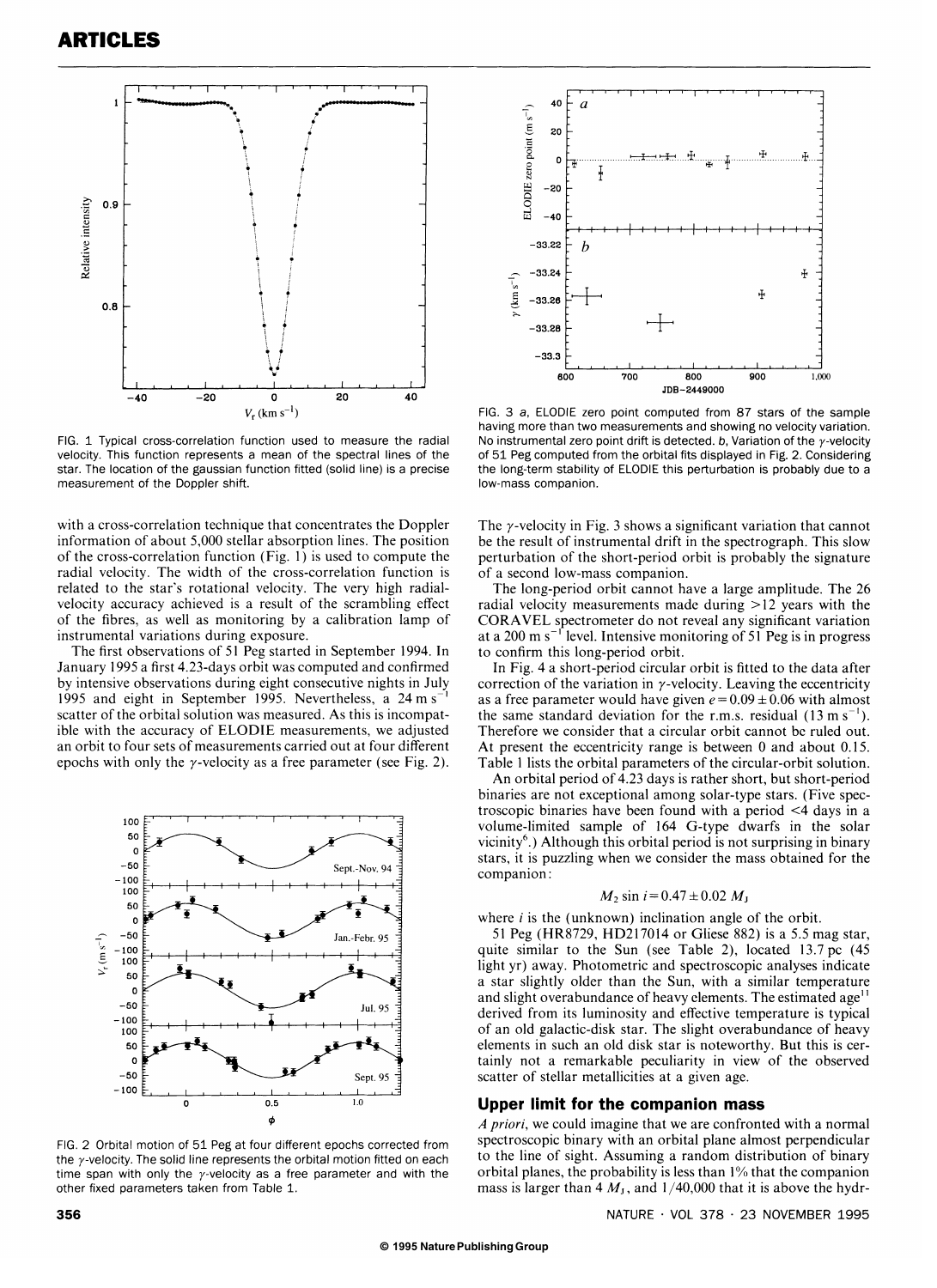

FIG. 4 Orbital motion of 51 Peg corrected from the long-term variation of the  $\nu$ -velocity. The solid line represents the orbital motion computed from the parameters of Table 1.

ogen-burning limit of 0.08  $M_{\odot}$ . Although these probability estimates already imply a low-mass companion for 51 Peg, an even stronger case can be made from considerations of rotational velocity. If we assume that the rotational axis of 51 Peg is aligned with the orbital plane, we can derive  $sin i$  by combining the observed projected rotational velocity *(v* sin i) with the equatorial velocity  $V_{\text{equ}} = 2\pi R/P$  (v sin  $i = V_{\text{equ}} \cdot \sin i$ ).

Three indepcndent precise *v* sin i determinations of 51 Peg have been made: by line-profile analysis<sup>12</sup>,  $v \sin i =$  $1.7 \pm 0.8$  km s<sup>-1</sup>; by using the cross-correlation function obtained with the CORAVEL spectrometer<sup>13</sup>,  $v \sin i =$  $2.1 \pm 0.6$  km s<sup>-1</sup>; and by using the cross-correlation function obtained with ELODIE,  $v \sin i = 2.8 \pm 0.5$  km s<sup>-1</sup>. The unweighted mean  $v \sin i$  is  $2.2 \pm 0.3$  km s<sup>-1</sup>. The standard error is probably not significant as the determination of very small  $v \sin i$  is critically dependent on the supposed macroturbulence in the atmosphere. We accordingly prefer to admit a larger uncertainty:  $v \sin i = 2.2 \pm 1 \text{ km s}^{-1}$ 

51 Peg has been actively monitored for variability in its chromospheric activity<sup>14</sup>. Such activity, measured by the re-emission in the core of the Ca II lines, is directly related to stellar rotation via its dynamo-generated magnetic field. A very low level of chromospheric activity is measured for this object. Incidentally, this provides an independent estimate of an age of  $10 \text{ Gyr}$  (ref. 14), consistent with the other estimates. No rotational modulation has been detected so far from chromospheric emission, but a 30-day period is deduced from the mean chromospheric activity level S-index. A  $V_{\text{equ}}$  value of  $2.2 \pm 0.8$  km s<sup>-1</sup> is then com-

|             | TABLE 1 Orbital parameters of 51 Peg |
|-------------|--------------------------------------|
|             | $4.2293 \pm 0.0011$ d                |
|             | $2,449,797.773 \pm 0.036$            |
| е           | $O$ (fixed)                          |
|             | $0.059 \pm 0.003$ km s <sup>-1</sup> |
| $a_1$ sin i | $(34 \pm 2) 10^5$ m                  |
| $f_1(m)$    | $(0.91 \pm 0.15) 10^{-10} M_{\odot}$ |
|             | 35 measurements                      |
|             | $13 \text{ m s}^{-1}$                |

P, period; T, epoch of the maximum velocity; e, eccentricity;  $K_1$ , halfamplitude of the velocity variation;  $a_1$  sin *i*, where  $a_1$  is the orbital radius;  $f_1(m)$ , mass function; N, number of observations; (O – C), r.m.s. residual.

|  | TABLE 2 Physical parameters of 51 Peg compared with those of |         |  |  |
|--|--------------------------------------------------------------|---------|--|--|
|  |                                                              | the Sun |  |  |

|                                                                           |                                      | 51 Peg                                |                           |                                                              |  |  |
|---------------------------------------------------------------------------|--------------------------------------|---------------------------------------|---------------------------|--------------------------------------------------------------|--|--|
|                                                                           | Sun                                  | Geneva<br>photometry*                 | Spectroscopy <sup>†</sup> | Strömgren<br>photometry and<br>$s$ pectroscopy <sup>11</sup> |  |  |
| $T_{\rm eff}$ (K)<br>log g<br>Fe/H<br>M/H<br>$M_{\rm v}$<br>$R/R_{\odot}$ | 5,780<br>4.45<br>0<br>0<br>4.79<br>1 | 5.773<br>4.32<br>0.20<br>4.60<br>1.29 | 5.724<br>4.30<br>0.19     | 5,775<br>4.18<br>0.06 <sup>†</sup>                           |  |  |

M/H is the logarithmic ratio of the heavy element abundance compared to the Sun (in dex).

\* M. Grenon (personal communication).

t J. Valenti (personal communication).

 $\ddagger$  But other elements such as Na I, Mg I, Al I are overabundant, in excess of 0.20.

puted if a  $25%$  uncertainty in the period determination is assumed.

Using the mean *v* sin i and the rotational velocity computed from chromospheric activity, we finally deduce a lower limit of 0.4 for sin i. This corresponds to an upper limit for the mass of the planet of 1.2  $M<sub>1</sub>$ . Even if we consider a misalignment as large as 10°, the mass of the companion must still be less than  $2 M_{\rm J}$ , well below the mass of brown dwarfs.

. The 30-day rotation period of 51 Peg is clearly not synchronized with the 4.23-day orbital period of its low-mass companion, despite its very short period. (Spectroscopic binaries with similar periods are all synchronized.) The lack of synchronism on a timescale of  $10^{10}$  yr is a consequence of the  $q^{-2}$  ( $q =$  $M_2/M_1$ ) dependence of the synchronization timescale<sup>15</sup>. In principle this can be used to derive an upper limit to the mass of the companion. It does at least rule out the possibility of the presence of a low-mass stellar companion.

#### **Alternative interpretations?**

With such a small amplitude of velocity variation and such a short period, pulsation or spot rotation might explain the observations equally well $16,17$ . We review these alternative interpretations below and show that they can probably be excluded.

Spot rotation can be dismissed on the basis of the lack of chromo spheric activity and the large period derived from the S chromospheric index, which is clearly incompatible with the observed radial-velocity short period. A solar-type star rotating with a period of 4.2 days would have a much stronger chromospheric activity than the currently observed value<sup>14</sup>. Moreover, a period of rotation of 4.2 days for a solar-type star is typical of a very young object (younger than the Pleiades) and certainly not of an old disk star.

Pulsation could easily yield low-amplitude velocity variations similar to the one observed, but would be accompanied by luminosity and colour variations as well as phase-related absorption line asymmetries. The homogeneous photometric survey made by the Hipparcos satellite provides a comprehensive view of the intrinsic variability of stars of different temperatures and luminosities. The spectral type of 51 Peg corresponds to a region of the Hertzsprung-Russell diagram where the stars are the most stable<sup>18</sup>.

Among solar-type stars no mechanisms have been identified for the excitation of pulsation modes with periods as long as 4 days. Only modes with very low amplitude  $(\ll 1 \text{ m s}^{-1})$  and periods from minutes to 1 h are detected for the Sun.

Radial velocity variations of a few days and  $\leq 100 \text{ m s}^{-1}$ amplitude have been reported for a few giant stars<sup>19</sup>. Stars with a similar spectral type and luminosity class are known to be photometric variables<sup>18</sup>. Their observed periods are in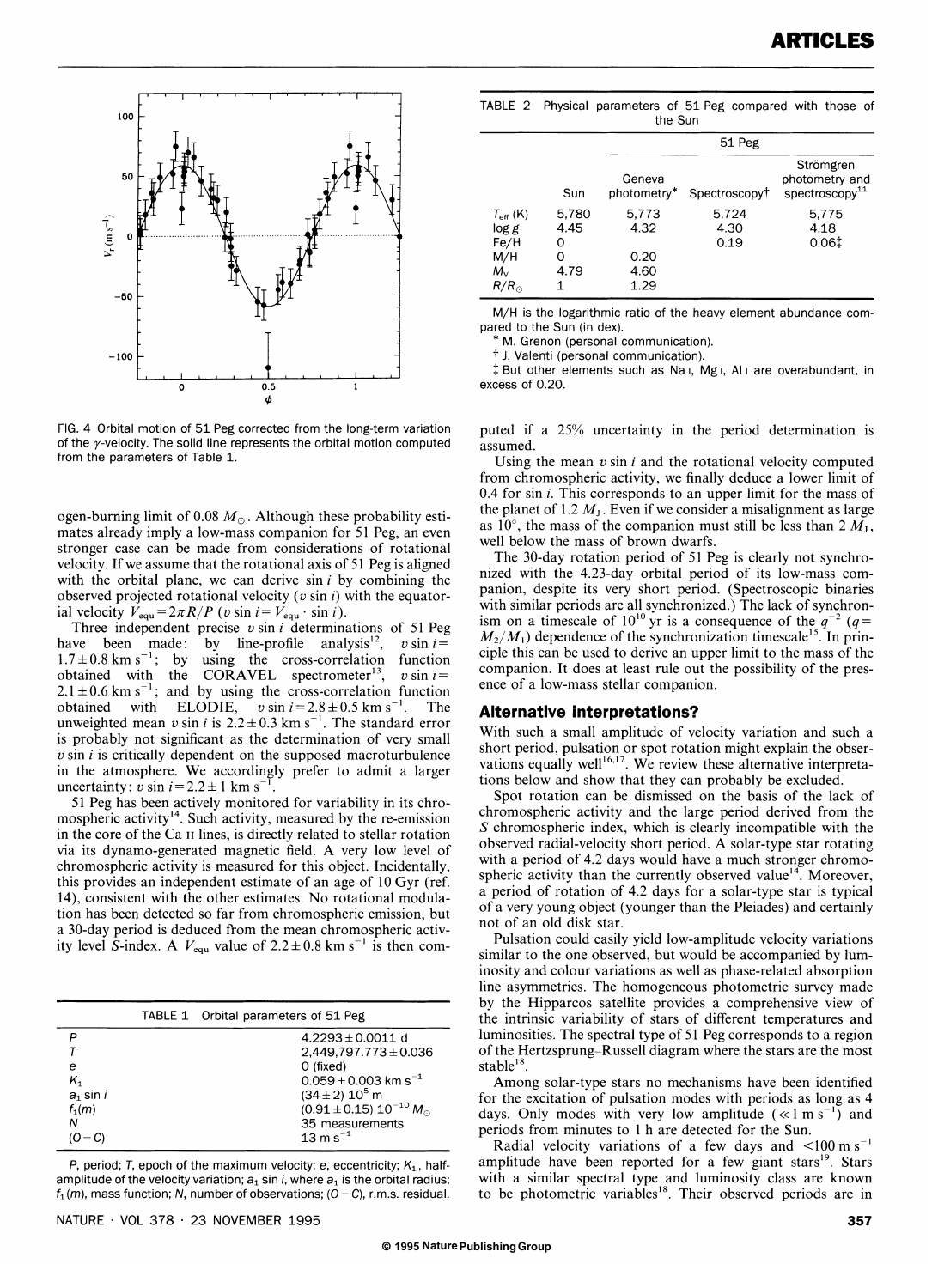agreement with predicted pulsation periods for giant stars with radii  $>$ 20  $R_{\odot}$ . 51 Peg, with its small radius, can definitely not be compared to these stars. These giant stars also pulsate simultaneously in many short-period modes, a feature certainly not present in the one-year span of 51 Peg observations. It is worth noticing that 51 Peg is too cold to be in the  $\delta$  Scuti instability strip.

G. Burki *et al.* (personal communication) made 116 photometric measurements of 51 Peg and two comparison stars in the summer of 1995 at ESO (la Silla) during 17 almost-consecutive nights. The observed magnitude dispersions for the three stars are virtually identical, respectively  $V = 0.0038$  for 51 Peg, and  $V = 0.0036$  and 0.0039 for the comparison stars. The fit of a sine curve with a period of 4.2293 days to the photometric data limits the possible amplitude to 0.0019 for V magnitude and 0.0012 for the  $[B_2 - V_1]$  Geneva colour index. Despite the high precision of these photometric measurements we cannot completely rule out, with these photometric data alone, the possibility of a very low-amplitude pulsation. In the coming months, stronger constraints can be expected from the numerous Hipparcos photometric data of this star.

Pulsations are known to affect the symmetry of stellar absorption lines. To search for such features we use the cross-correlation technique, as this technique is a powerful tool for measuring mean spectral line characteristics<sup>20</sup>. The difference in radial velocity of the lower and upper parts of the cross-correlation function is an indicator of the line asymmetry. The amplitude of a 4.2-day sine curve adjusted to this index is less than  $2 \text{ m s}^{-1}$ . The bisector of the cross-correlation function does not show any significant phase variation.

From all the above arguments, we believe that the only convincing interpretation of the observed velocity variations is that they are due to the orbital motion of a very-low-mass companion.

#### **Jupiter or stripped brown dwarf?**

At the moment we certainly do not have an understanding of the formation mechanism of this very-low-mass companion. But we can make some preliminary comments about the importance of evaporation as well as the dynamic evolution of the orbit.

If we compare 51 Peg b with other planets or G-dwarf stellar companions (Fig. 5) it is clear that the mass and the low orbital eccentricity of this object are in the range of heavy planets, but this certainly does not imply that the formation mechanism of this planet was the same as for Jupiter.

Present models for the formation of Jupiter-like planets do not allow the formation of objects with separations as small as 0.05 AU. If ice grains are involved in the formation of giant planets, the minimum semi-major axis for the orbits is about 5 AU (ref. 8), with a minimum period of the order of 10 yr. A Jupiter-type planet probably suffers some orbital decay during its formation by dynamic friction. But it is not clear that this could produce an orbital shrinking from 5 AU to 0.05 AU.

All of the planets in the Solar System heavier than  $10^{-6} M_{\odot}$ have almost circular orbits as a result of their origin from a protoplanetary gaseous disk. Because of its close separation, however, the low eccentricity of 51 Peg b is not a proof of similar origin. Tidal dissipation acting on the convective envelope is known<sup>15</sup> to circularize the orbit and produce a secular shrinking of the semi-major axis of binary systems. The characteristic time is essentially proportional to  $q^{-1}P^{16/3}$ . For stars of the old open cluster M67, orbital circularization is observed for periods lower than 12.5 days (ref. 21). We derive for 51 Peg a circularization time of a few billion years, shorter than the age of the system. The low orbital eccentricity of 51 Peg b could result from the dynamic evolution of the system and not necessarily from its formation conditions.

A Jupiter-sized planet as close as 0.05 AU to 51 Peg should have a rather high temperature of about 1,300 K. To avoid a significant evaporation of a gaseous atmosphere, the escape



FIG. 5 Orbital eccentricities of planets as well as companion of G-dwarf binaries<sup>8</sup> in the solar vicinity as a function of their mass  $M_2$ . The planets of the Solar System are indicated with their usual symbols. The planets orbiting around the pulsar<sup>24,25</sup> PSR B  $1257 + 12$  are indicated by filled triangles. The uncertainties on the mass of SB1 (single-spectrum spectroscopic binaries), owing to their unknown orbital inclination, are indicated by an elongated line that thins to a sin i probability of 99%. SB2s are indicated by filled squares. (Only the stellar orbits not tidally circularized with periods larger than 11 days are indicated.) Note the discontinuity in the orbital eccentricities when planets are binary stars are compared, and the gap in masses between the giant planets and the lighter secondaries of solar-type stars. The dotted line at 0.08  $M_{\odot}$ indicates the location of the minimum mass for hydrogen burning. The position of 51 Peg b with its uncertainties is indicated by the hatched rectangle.

velocity  $V_c$  has to be larger than the thermal velocity  $V_{\text{th}}$ :  $V_{\text{e}} > \alpha V_{\text{th}}$ . This imposes a minimum mass for a gaseous planet at a given separation:

$$
\frac{M_{\rm p}}{M_{\rm J}} > \alpha^2 \left(\frac{kT_*}{m}\right) \left(\frac{GM_J}{R_{\rm p}}\right)^{-1} (1-\gamma)^{1/4} \left(\frac{R_*}{2a}\right)^{1/2}
$$

where  $\gamma$  denotes the albedo of the planet,  $R_p$  and  $M_p$  are its radius and mass, *m* is the mass of atoms in the planet atmosphere, and  $R_*$  and  $T_*$  are the radius and effective temperature of the star.

Our lack of knowledge of the detailed structure of the atmosphere of the planet prevents us from making an accurate estimate of  $\alpha$ . A first-order estimate of  $\alpha \approx 5-6$  is nevertheless made by analogy with planets of the Solar System<sup>22</sup>. We find that with a planetary radius probably increased by a factor of 2-3 owing to the high surface temperature (A. Burrows, personal communication), gaseous planets more massive than  $0.6-1.0 M<sub>J</sub>$  are at the borderline for suffering thermal evaporation. Moreover, for the Solar-System planets, non-thermal evaporative processes are known to be more efficient than thermal ones<sup>9</sup>. The atmosphere of 51 Peg b has thus probably been affected by evaporation.

Recent work<sup>23</sup> on the fragmentation of molecular clouds shows that binary stars can be formed essentially as close to each other as desired, especially if the effects of orbital decay are considered. We can thus speculate that 51 Peg b results from a strong evaporation of a very close and low-mass brown dwarf. In such a case 51 Peg b should mostly consist of heavy elements. This model is also not free of difficulties, as we expect that a brown dwarf suffers less evaporation owing to its larger escape velocity.

We are eager to confirm the presence of the long-period companion and to find its orbital elements. If its mass is in the range of a few times that of Jupiter and its orbit is also quasi-circular, 51 Peg could be the first example of an extrasolar planetary system associated with a solar-type star.